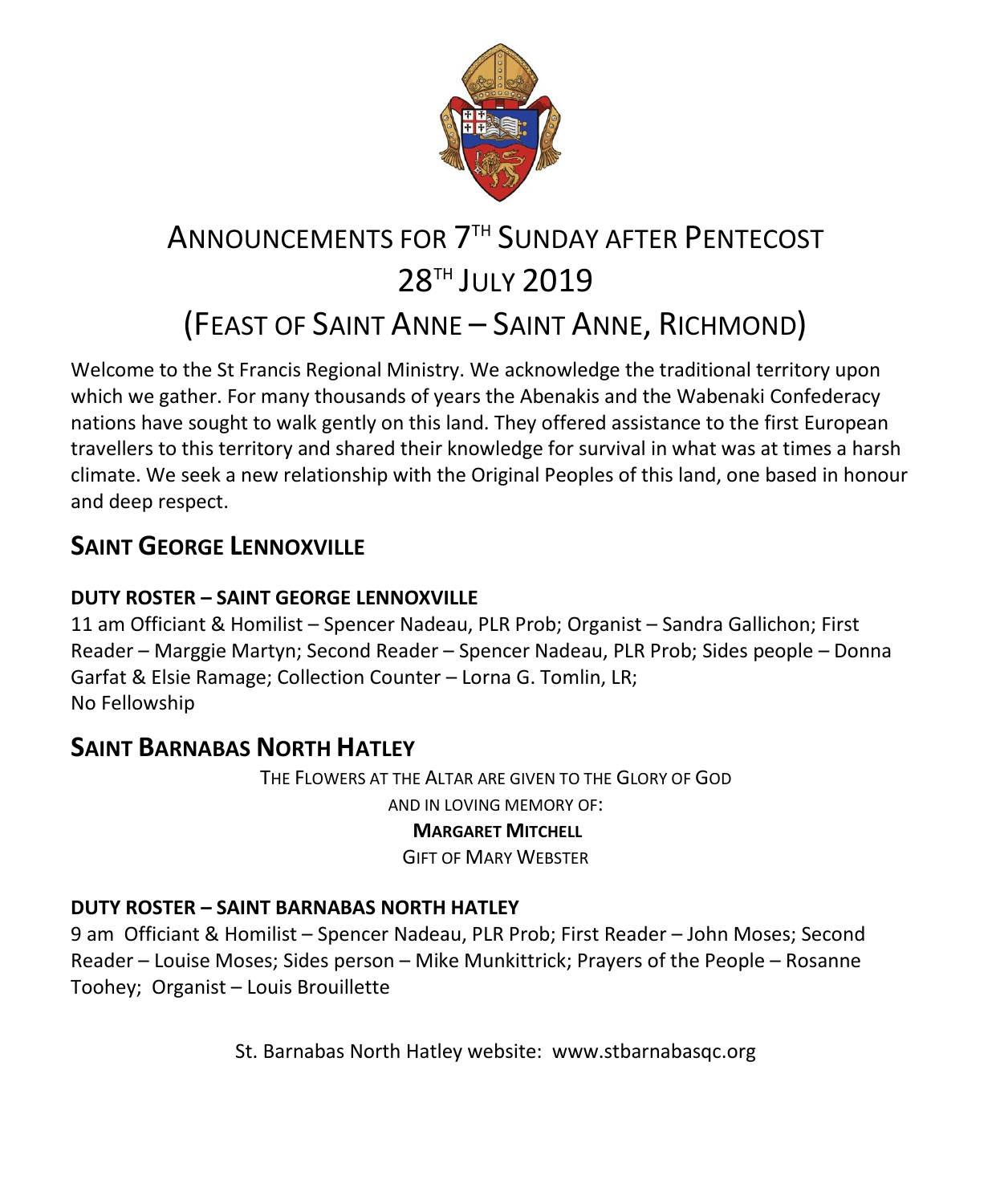## ON THIS WEEK

### **EDUCATION FOR MINISTRY (EFM) – GRACE CHURCH, SUTTON**

A program of theological education for lay people. Participants meet weekly and combine academic study with integrative components to help them include what they learn about Scripture, church history, theology and ethics into their own lives and hearts, supporting them in living out a vibrant baptismal ministry in the church and in the world. There is a weekly gathering held at Grace Church in Sutton, and registration for the September 2019 - May 2020 session is now open. Should you have any questions, would like more information or to register for this unique opportunity please feel free to speak with Tim Smart at 450 538 8108.

### **CHRISTIAN MEDITATION – ST BARNABAS, NORTH HATLEY & ST GEORGE, LENNOXVILLE**

NOTE: The prayer meetings have been suspended until the fall. If you have any questions, contact Sam Borsman (819 620 6058; sborsman@ubishops.ca)

### SERVICES NEXT WEEK

| 9 AM                             | <b>HOLY EUCHARIST</b> | <b>NORTH HATLEY</b> |
|----------------------------------|-----------------------|---------------------|
| 10:30 AM<br>11AM<br>11AM<br>11AM | <b>HOLY EUCHARIST</b> | <b>BURY</b>         |
|                                  | <b>HOLY EUCHARIST</b> | LENNOXVILLE         |
|                                  | <b>BCP MATTINS</b>    | <b>SHERBROOKE</b>   |
|                                  | SERVICE OF THE WORD   | <b>DANVILLE</b>     |
| 2 PM                             | <b>FLOWER SERVICE</b> | <b>BROOKBURY</b>    |
|                                  |                       |                     |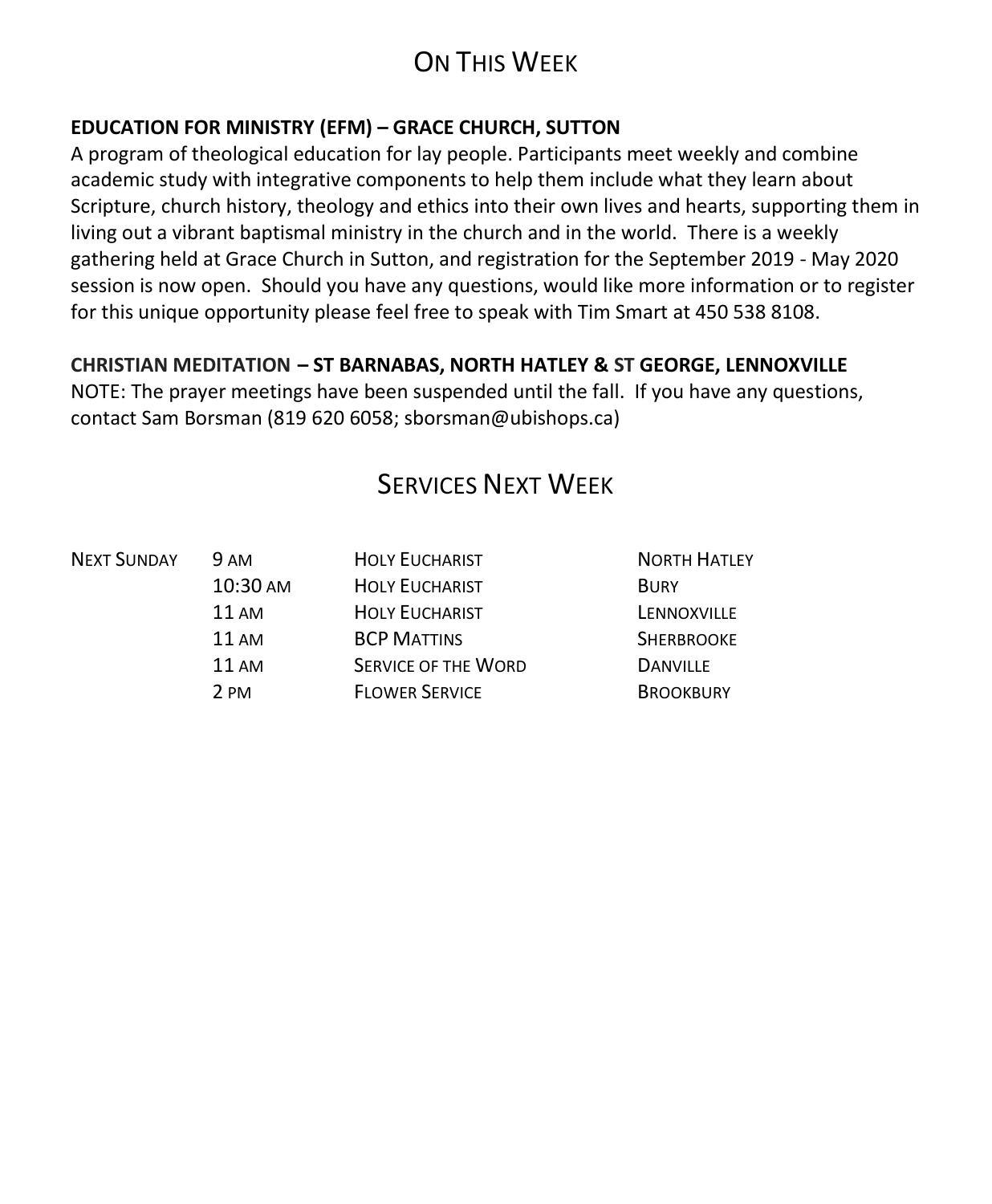### UPCOMING EVENTS

### **DEANERY BARBECUE – NORTH HATLEY**

#### Saturday, August 24, 4:30 pm

Deanery Barbecue - Fr Giuseppe and Fr Edward invite all to a barbecue potluck at the Rectory in North Hatley (Fr Giuseppe's home — 645 chemin Sherbrooke), on Saturday, August 24th, beginning at 4:30 pm. Hamburgers and hotdogs will be provided. Please bring something to share as well as a lawnchair.

### **ANNIVERSARY CELEBRATION – EATON CORNER MUSEUM**

Sunday, August 11, 1:00 – 5:00 pm

60th Anniversary celebration - The Story of our Museum. Old Fashioned Day on Sunday, August 11 from 1:00 – 5:00 pm. \$10 admission which includes afternoon tea with homemade scones and jam. Demonstrations of heritage crafts, antique machinery and old time music. For more information call Serena Wintle at 819 875 5210 or the museum at 819 875 5256

### **FALL LEAF FAIR – CHRIST CHURCH, STANSTEAD**

Saturday, September 7, 9:00 am – 11:30 am

Christ Church, Stanstead - Fall Leaf Fair. Sale tables, Baked goods, Crafts, Attic Treasures, and more, all are welcome. Pick up your treasures and enjoy a time of fellowship.

### **RICHMOND FAIR SERVICE – FAIRGROUNDS ENTERTAINMENT TENT, RICHMOND**

Sunday, September 8, 10:00 am

All are welcome to an ecumenical service at the Richmond Fair on Sunday, September 8 at 10:00 am. The fair is located between Windsor and Richmond at 128 Rte.143.

### **ST FRANCIS DEANERY CHOIR – ST GEORGE, LENNOXVILLE**

Friday, September 20, 7:00 – 9:00 pm

An information and planning meeting for those interested in joining the choir will be held on Friday, September 20, at 7:00 at St George's Church, Lennoxville.

We are forming a choir which will sing in churches around the deanery once a month. Beginning in the fall, we hope to travel around and sing in a different church each month. No experience or training required just a love of singing hymns and a desire to bring choir music to our many churches. If you are interested please contact Deacon Gabriel

at gkwenga@quebec.anglican.ca for more details. "Be joyful in the LORD, all you lands; serve the LORD with gladness and come before his presence with a song."

PLEASE SEND ANY ANNOUNCEMENTS FOR NEXT SUNDAY'S BULLETIN TO THE ADMINISTRATIVE ASSISTANT BY WEDNESDAY NOON AT: GKWENGA@QUEBEC.ANGLICAN.CA OR CALL 819 342 3223